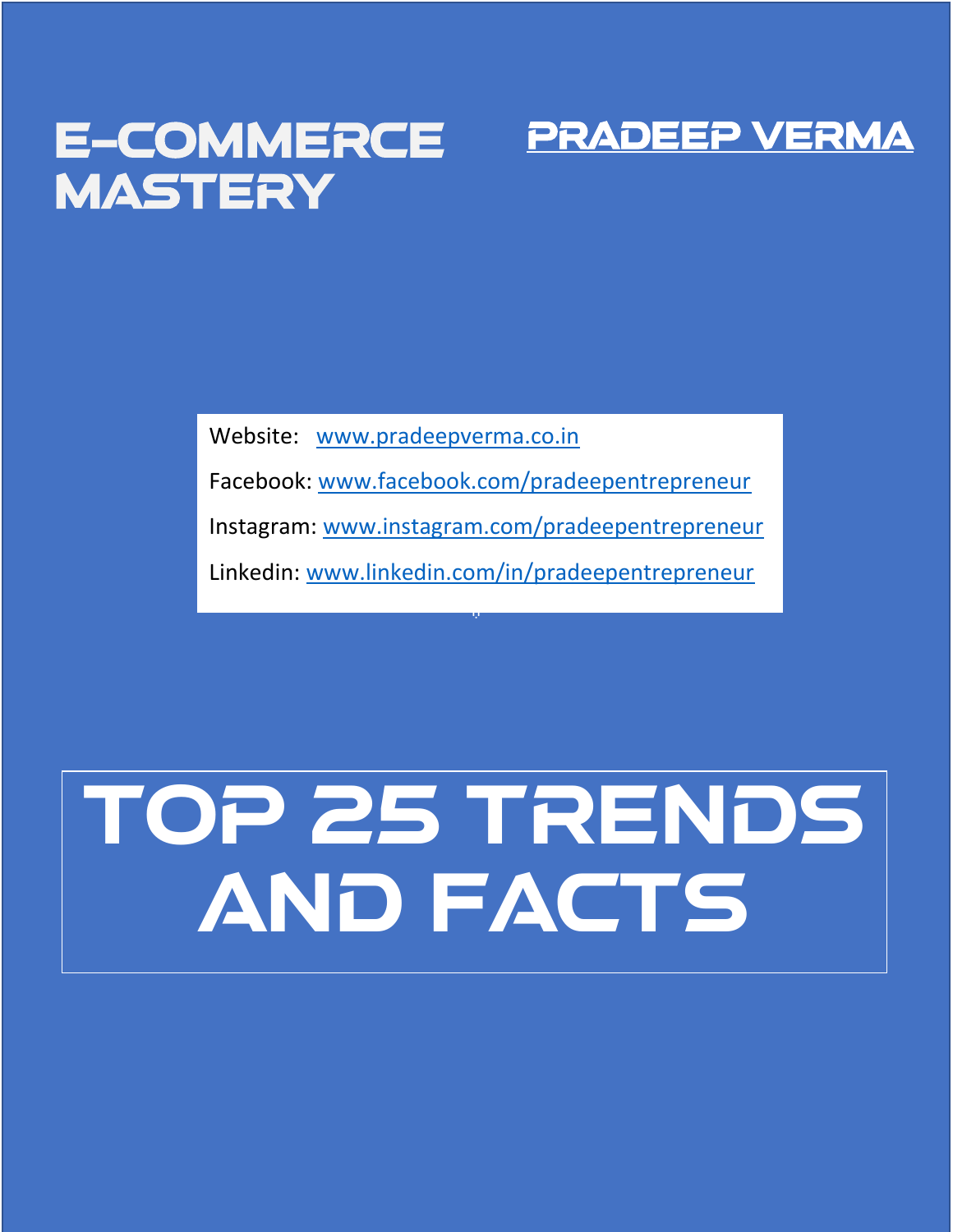- 1) 50 percent of the population online has shopped at Internet retailers more than one time.
- 2) Most online shoppers use bank transfers or credit cards to pay. In fact, 40 percent of online purchases are made by credit card. However, Paypal is quickly growing at 35 percent.
- 3) 58% of the top 1,000 US online retailers send welcome emails.
- 4) Segmented campaigns to email subscribers drive a 760% increase in revenue.
- 5) The biggest e-commerce store now is Amazon. Second is eBay, followed by Apple, Walmart, and The Home Depot.
- 6) Online shoppers in the 31 to 44 and 55 to 65 age groups spend the most money shopping online at 68 percent.
- 7) Email marketing was responsible for 24% of holiday sales during the 2018 holiday eCommerce season.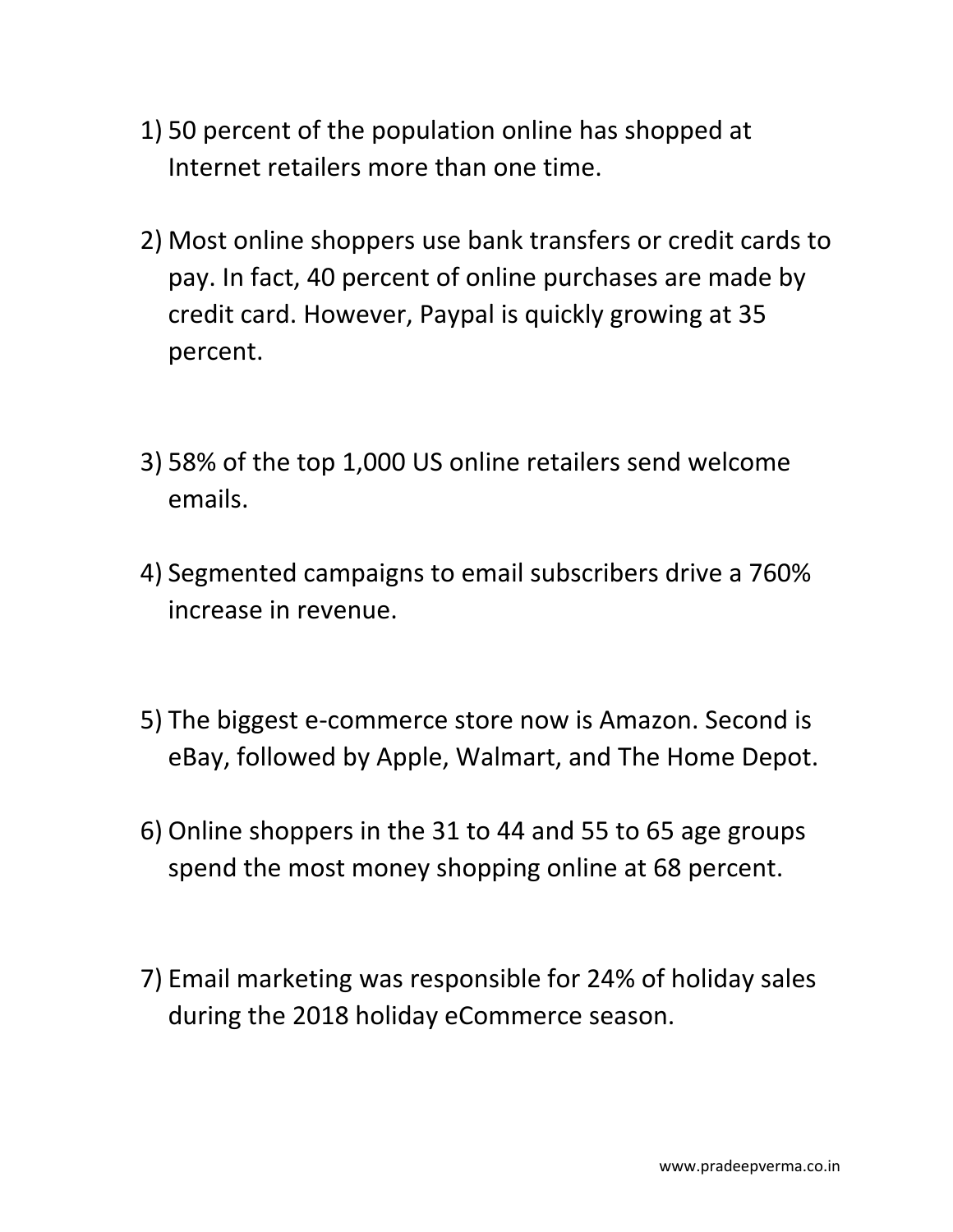- 8) Most shoppers at 71 percent believe that they can find a better deal when they shop online rather than going to a store.
- 9) Email marketing contributes to 20% of traffic driving eCommerce sales
- 10) By the year 2040, it's estimated that 95% of all purchases will be through eCommerce
- 11) Multi-step forms in WordPress can lead to 300% more conversions
- 12) Globally, credit cards are the preferred method of payment, being used in 53% of transactions, followed by digital payment systems (43%), and debit cards (38%)
- 13) Mobile shopping hit \$2 billion for the first time on Cyber Monday in 2017.
- 14) 61% of consumers prefer to be contacted by brands via email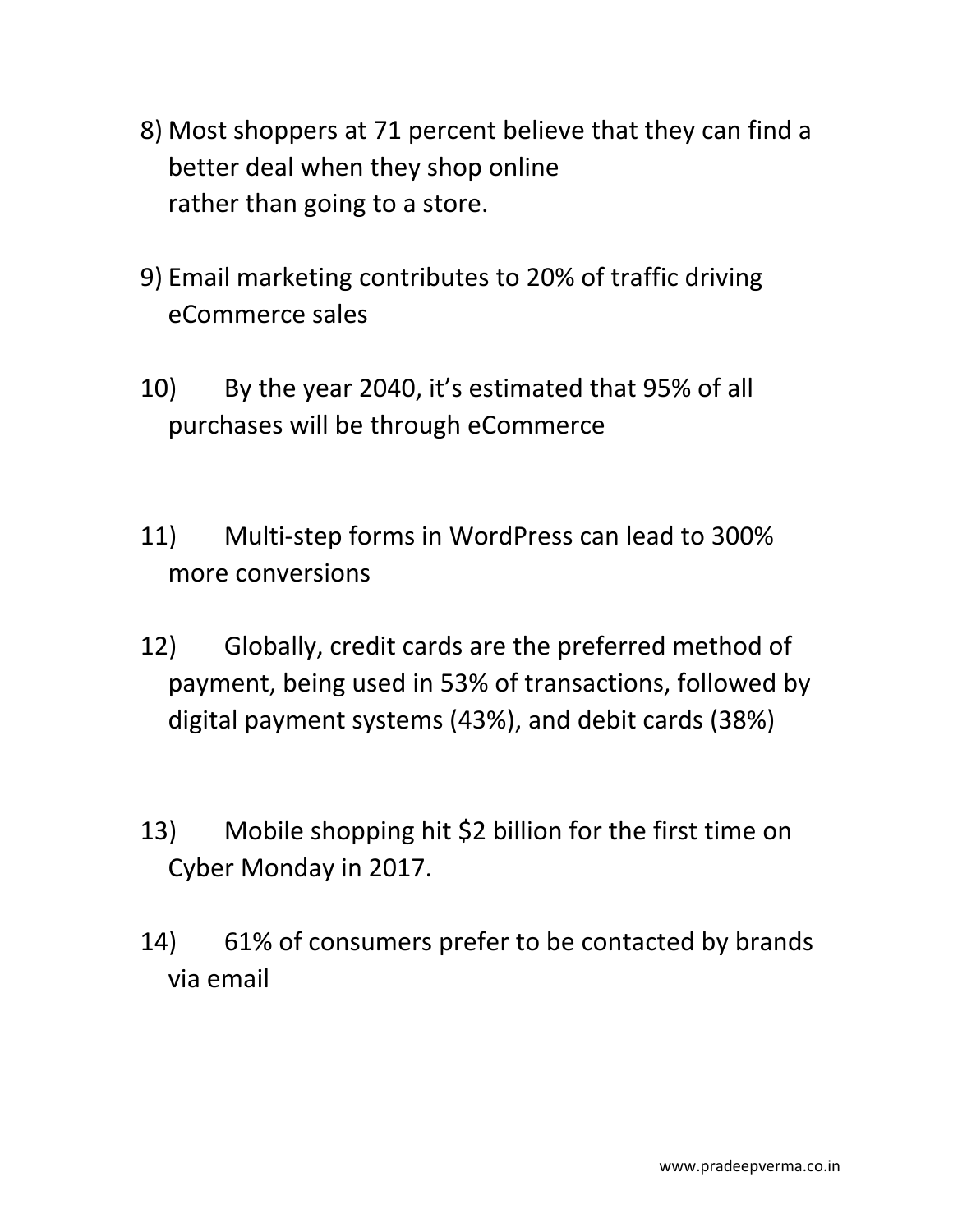- 15) Email marketing yields \$44 for each \$1 spent for a 4400% ROI
- 16) Abandoned cart emails have an average open rate of 45%
- 17) Online stores with a social media presence have an average of 32% more sales than those don't
- 18) The average eCommerce site publishes 4.55 posts a week on their Facebook page
- 19) 85% of orders from social media sites come from Facebook
- 20) 75% of Instagram users have taken an action, such as visiting a website, after looking at an Instagram advertising post
- 21) 65% of consumers look up price comparisons on mobile while in a physical store
- 22) eCommerce sites can gain a 35% increase in conversion rates with an optimized checkout design.